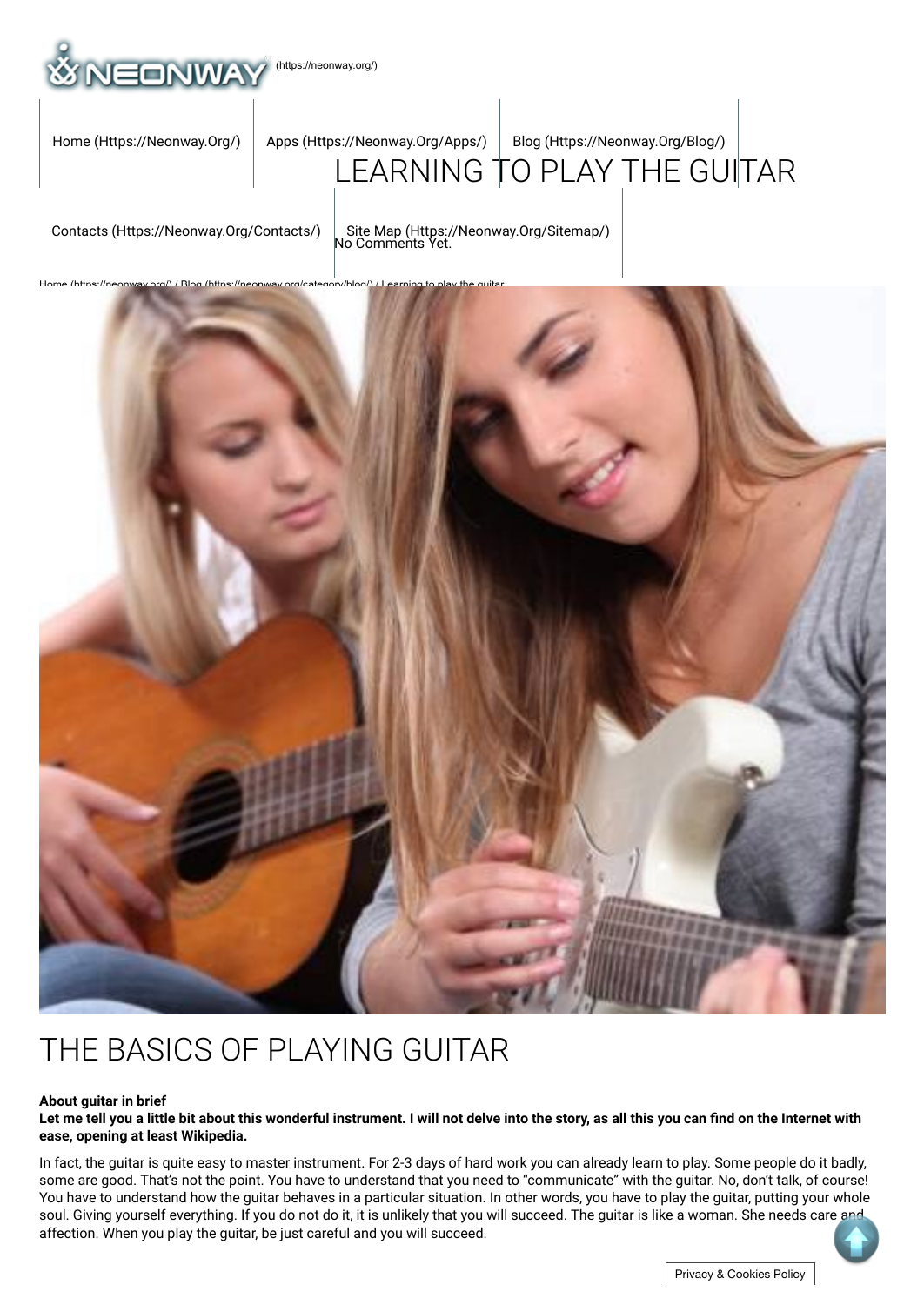Like I said, the guitar needs care. Before the game and after the game, wipe the dust, check all the fixings and integrity of the guitar. If you do not, over time, your guitar will just become worse to sound and appearance, of course, will spoil. Be sure to remove the instrument in a case or in an isolated room to avoid various temperature and other influences (more concerns acoustic guitars).

Remember only how the band "Kiss" broke quitars on stage. A self-respecting musician would never do that. Well, that's fine. Kiss are normal guys and their music is good, but that's not what it is about. Enough philosophy and let's get straight to the point. We will refer more to an acoustic quitar than to an electric quitar.

#### **General requirements**

To learn how to play the quitar, you need to remember a few common requirements that will be of great benefit when mastering the instrument.

1. The first and most important thing is to have the desire to play. It may sound silly, as I used to think when I started learning quitar, but that's the most important rule when learning a guitar. The desire to study hard is sure to give fruitful results of your works. If you can't do something, just take a break. Rest, have a cup of tea. You'll be lying down at last. But do not give up your desire. If the desire disappears, then there is no point in continuing. Playing guitar requires it all the time!

2. The second thing to learn is the health of your fingers at the initial stage of training. Every novice quitarist faces the problem of masochis at his fingertips. More touches the left hand, as it you clamp the strings, creating chords on the neck. Make sure not to get too carried away. Also take a breather and knead your fingers with a mini massage. From my experience I know how it hurts and does not heal very quickly. For our weaker sex, of course, no nails. We're going to have to sacrifice. Either manicure or playing quitar. But a really strong desire always wins.

The third important rule is a person's mental state. Is it difficult to learn to play the quitar if you are an unbalanced person and constantly nervous? It's not going to work. Playing the guitar requires a balanced state and patience. If you are not all right with nerves, in the end you will either drop this case or break the guitar. So before you start learning to play, evaluate the state of your mental properties, and then start learning.

4. And one more, important, rule. Do not drink alcohol when playing the guitar. When you're intoxicated, you'll feel like you're screwed, but it's not really going to be the case. Perhaps some experienced rockers will not agree with me, but with a sober and sane mind the game turns out to be much more beautiful and better. Well, this point can most likely be attributed to those who have mastered the instrument, but still beginners strongly do not recommend learning to play for a bottle of beer or a glass of tea.

5. And of course the hearing. For a successful guitar playing you will need a sharp ear. There is an opinion that some musicians did not shine with a sharp ear. That's true. But they are more gifted individuals than self-taught. How to determine your hearing, you ask. You've probably been to the lora many times. So here's a medical card to help **O** Just kidding. Yes, everyone should know what his hearing is and draw some conclusions.

#### **Setting up a guitar**

I have to upset you here. If you've never played a guitar and just picked it up, the setup will be very tight. Ask better friends who know how to tune a guitar. If there are none, a very simple and wonderful program will be useful. The program is called "Camerton" and does not require installation. You can download it here. At one time we set up the guitar on the beep of the handset. Such a hoot gave a note mi. If you set up one note, you can already set up everything else.

The notes go in the next order from the bottom up, that is, from the first to the sixth string: mi (E), si (H), salt (G), re (D), la (A), mi (E). As you can see, the first and sixth strings are identical in name and sound, but only in different octaves.

Once you have set up the first string, the second can be tuned along it, pressing the second string on the fifth fret. If you set up correctly, the sound should be identical, meaning the strings should sound in unison. The same goes for all the other strings, but to adjust the third string on the second, you need to clamp not on the fifth fret but on the fourth. Set up the fourth string again on the fifth and so on. In general, I tune in by ear. That is, nowhere i press anything, just pull the strings and adjust, because I already know how they should sound. You can also check after setting up by stringing the first and sixth strings. The sound on the note should be the same.

#### For beginners, a small set-up sign:

We set the first string to the tuning fork or other sound "mi."

The second string is clamped on the fifth fret, and the first one is left open. We driugle at both strings at the same time until you get an identical sound.

The third string is clamped on the fourth fret, and the second is left open. We driugle at both strings at the same time until you get an identical sound.

We clamp the fourth string on the fifth fret, and leave the third one open. We driugle at both strings at the same time until you get an identical sound.

The fifth string is clamped on the fifth fret, and the fourth one is left open. We driugle at both strings at the same time until you get an identical sound.

We clamp the sixth string on the fifth fret, and leave the fifth one open. We driugle at both strings at the same time until you get an identical sound.

#### **Chords**

So here we come to the most basic. Where to start? The first thing to do is to master a few simple chords. As a rule, the most popular chords are minor and major. That is standard. Usually it's Am, A, Dm, D, Fm, F and so on. Let's break out the first "A" chord. It's called the "La Major" chord. The strings go from left to right. So the first one on the left is the 6th string, which is the top on the guitar and the fattest. The cross means that this string is jammed with the thumb, that is, no sound from it is not made. Dots are our fingers, clamping the strings on the second fret. The numbers above the dots mean the numbers of our fingers, which start with the index.

These are the basic chords you have to learn. Do not climb into various complicated chords with different consoles. You'll get to them. I will describe more about the chords in my next articles, but for now the main ones.